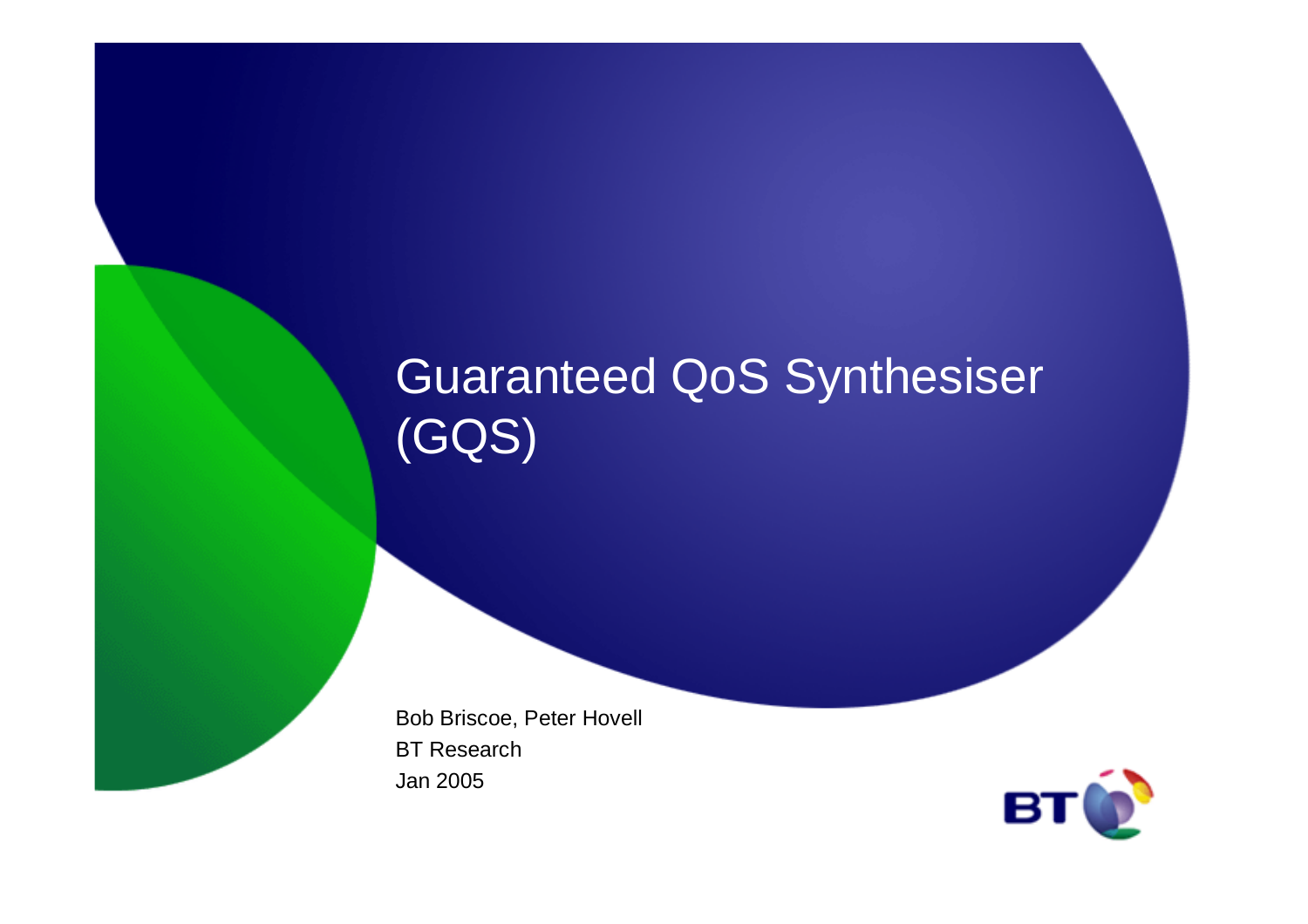# GQS goals (realised)

- v cheap Internet-wide statistical guarantees for inter-domain flows
	- cores rarely congest but if/when they do you're screwed
- uses existing protocols, but not their architectures
	- RSVP (other signalling possible), DSCP, ECN • not Intserv.
- neither path signalling nor state…
	- …on core AND border routers
- • incremental deployment
	- scales better as more networks join
- • no-one has to trust anyone else
	- incentives against inter-provider cheating

not Diffserv, not e2e ECN

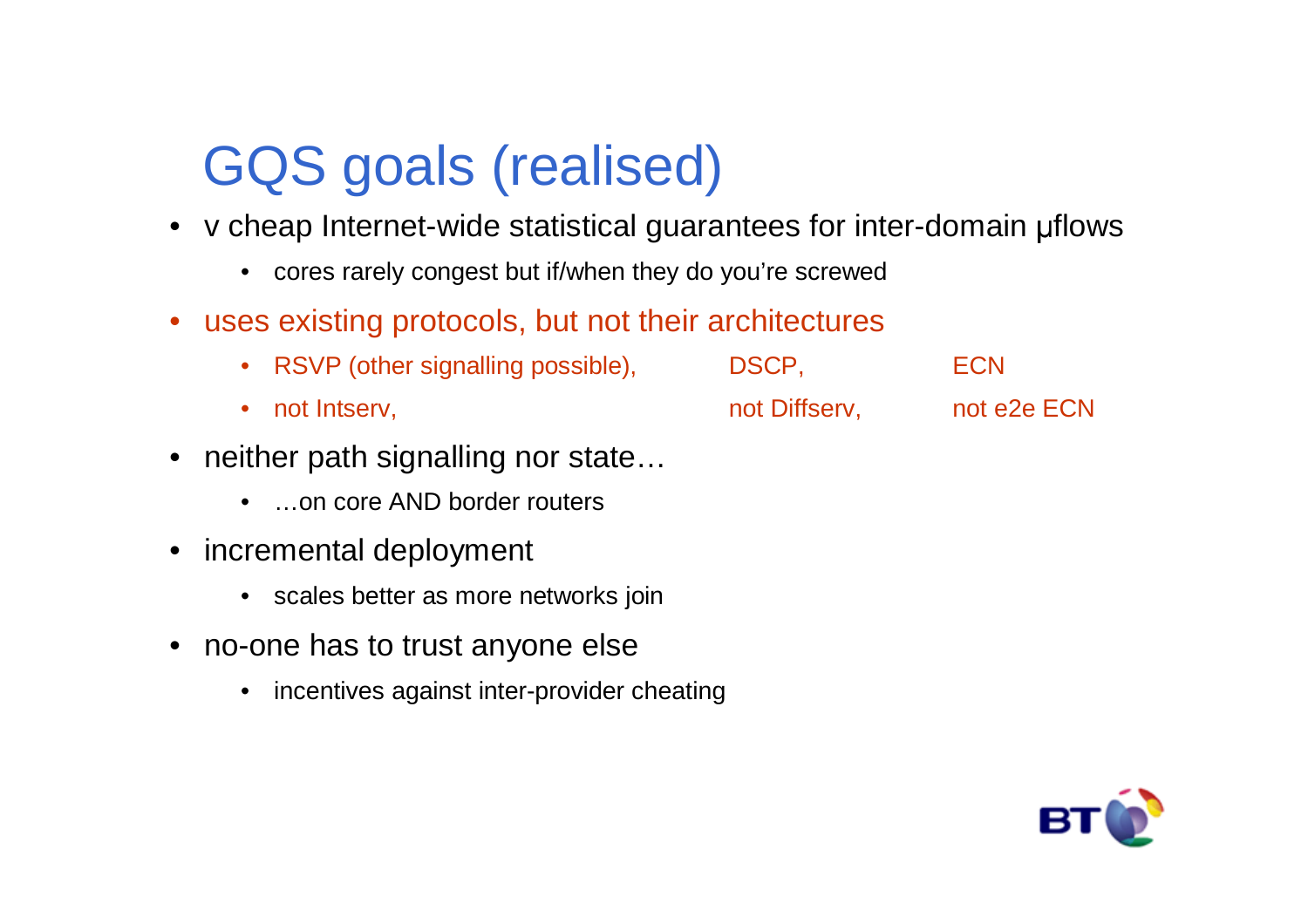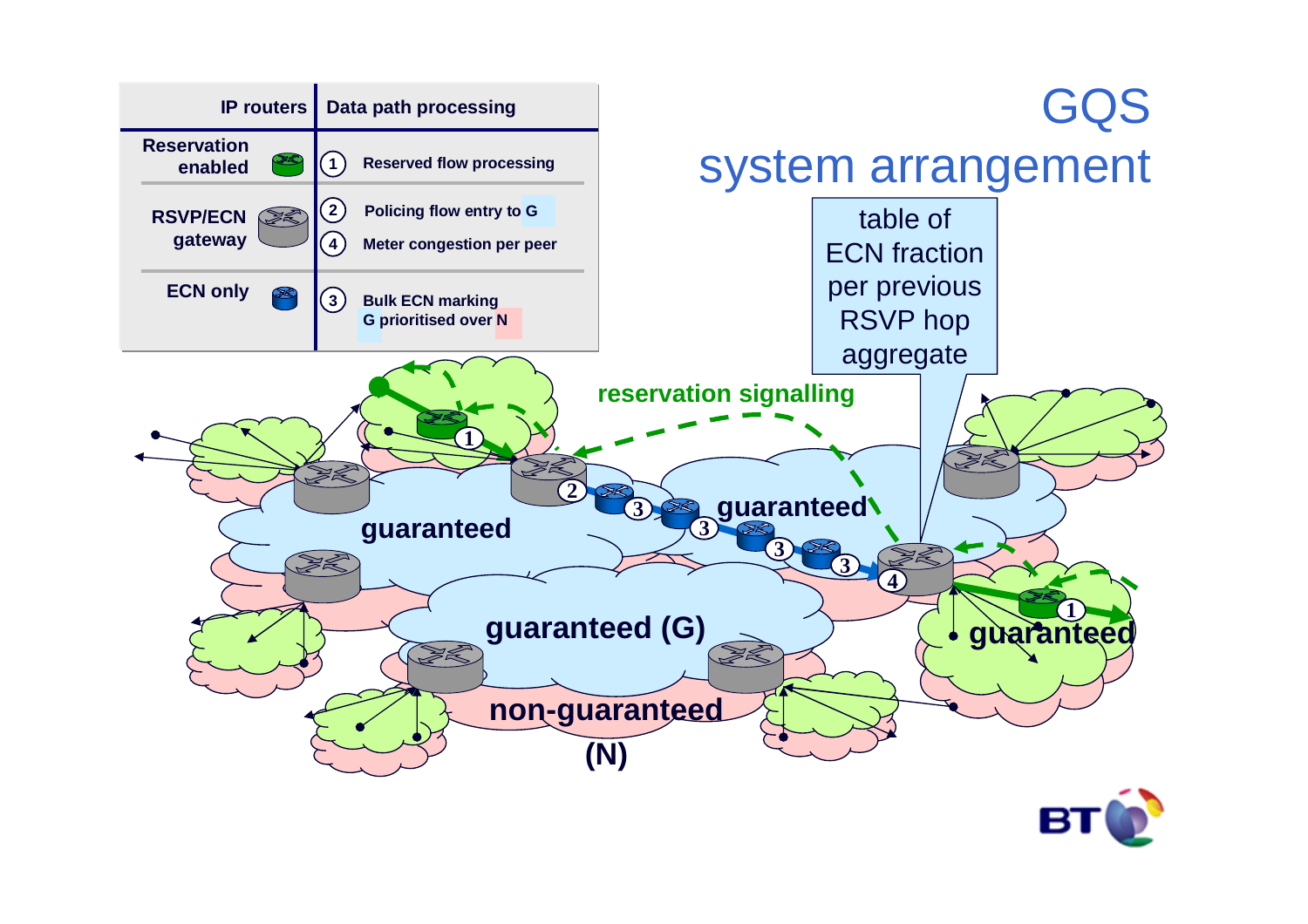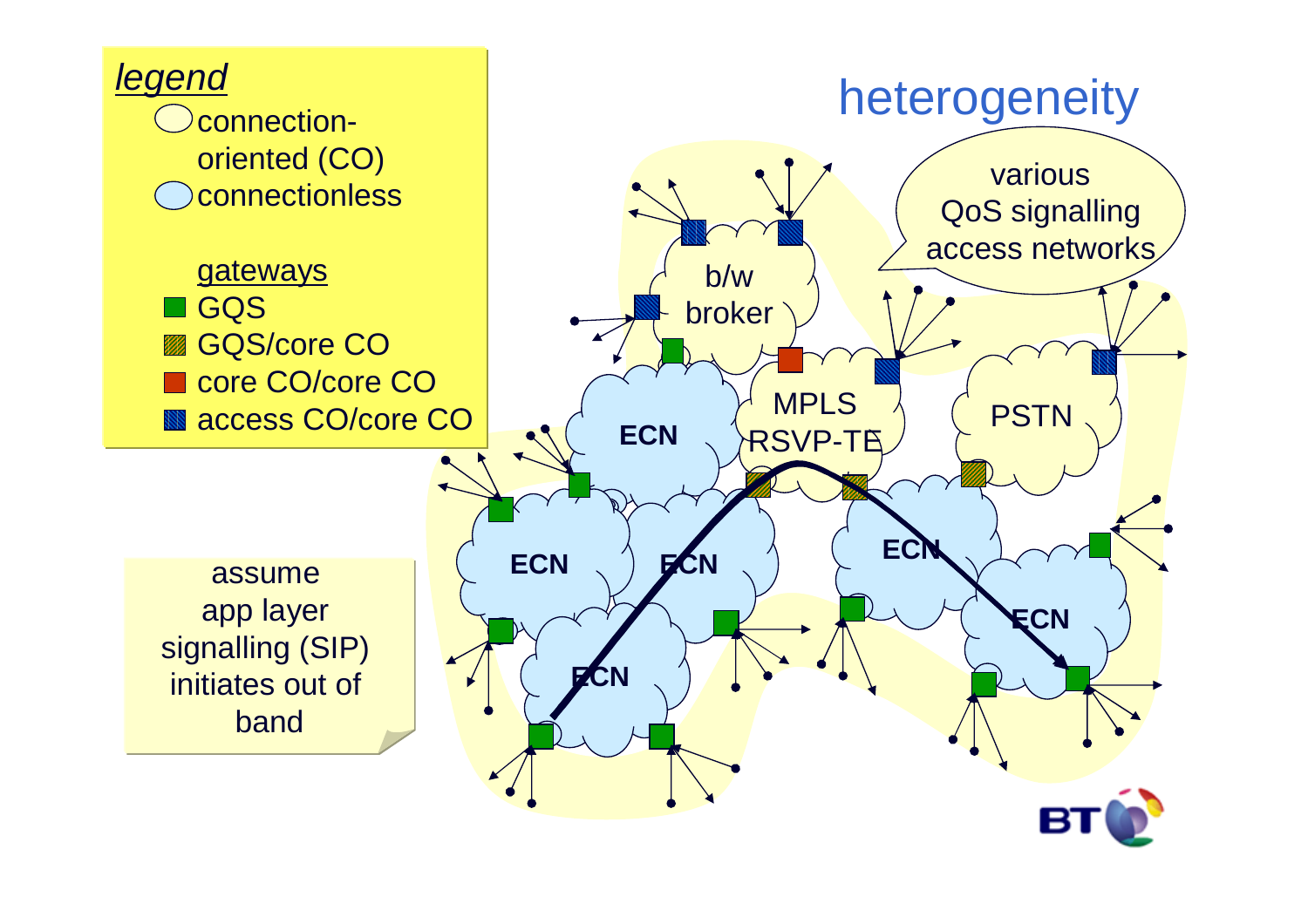data plane functions: Ingress GQS



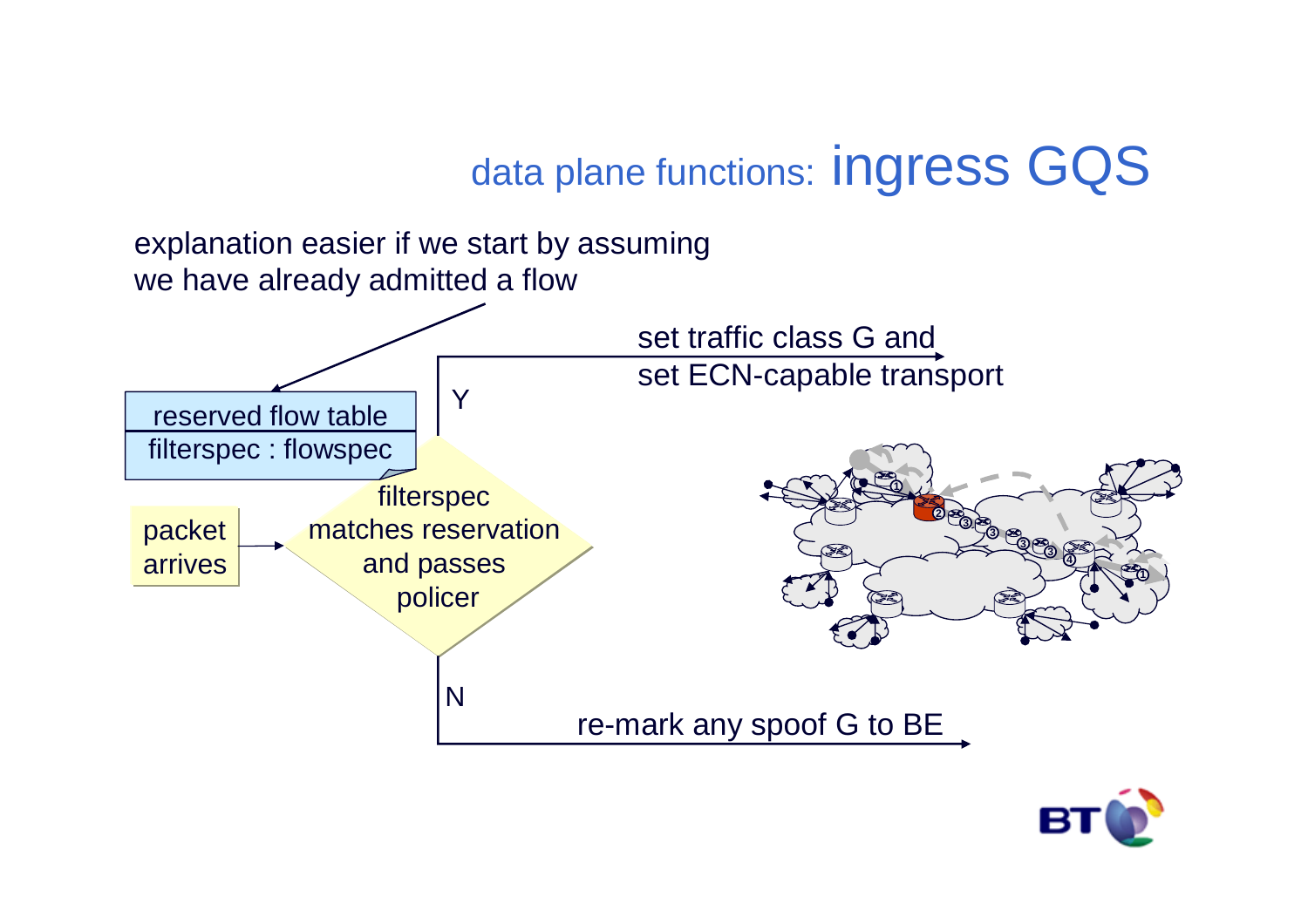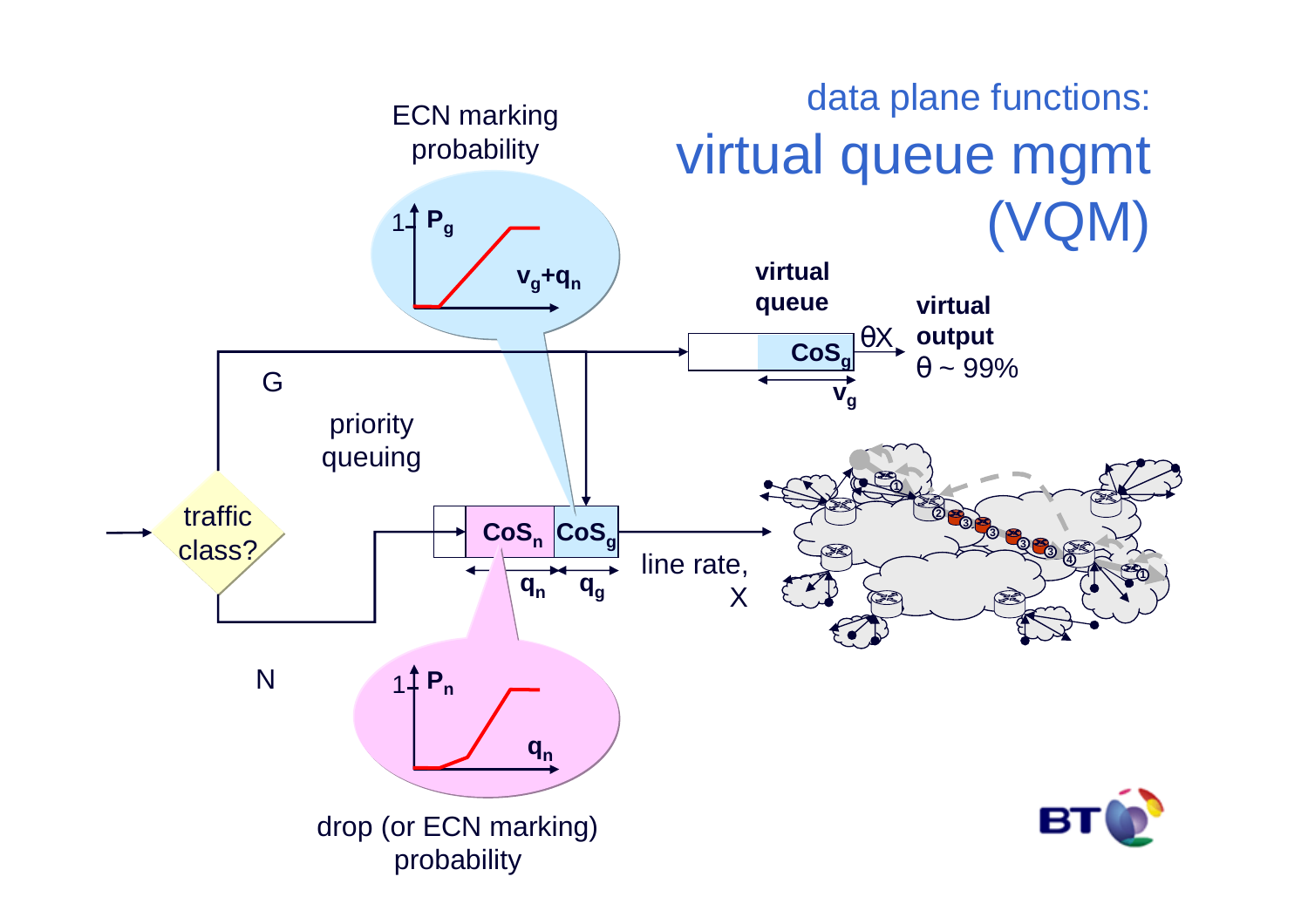### data plane functions: egress GQS



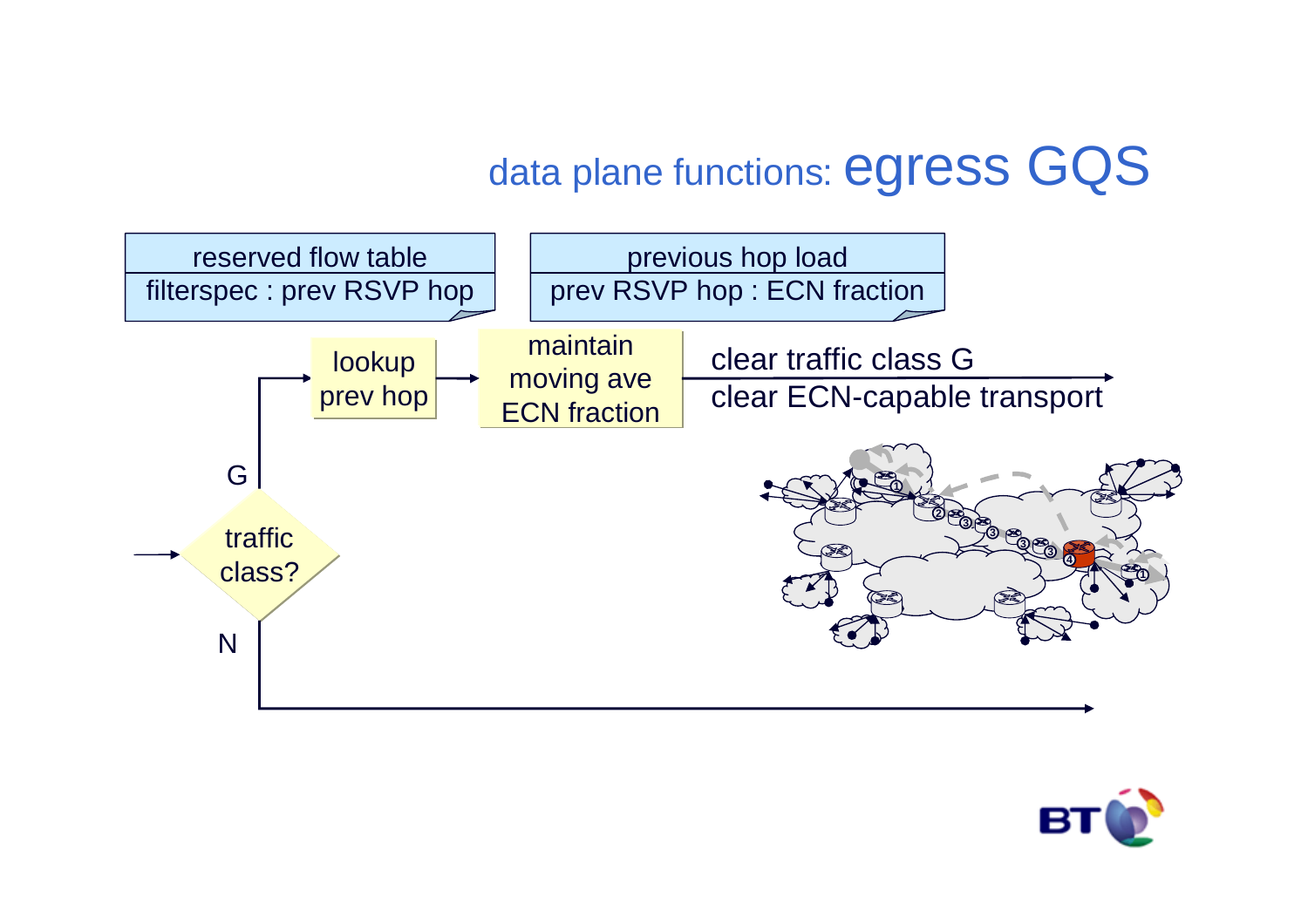### Q wot, no inter-domain signalling gateway?A no ©

Q wot, no per session inter-domain charging?

A no ©



could by intercepting signalling, but not necessary,

so if you did I'd hide it  $\mathbb {O}$ 

- Q can't X admit calls despite congestion in Y?
- A emulate inter-domain policing

monthly charge for bulk ECN counter at each border

dead simple to meter & account



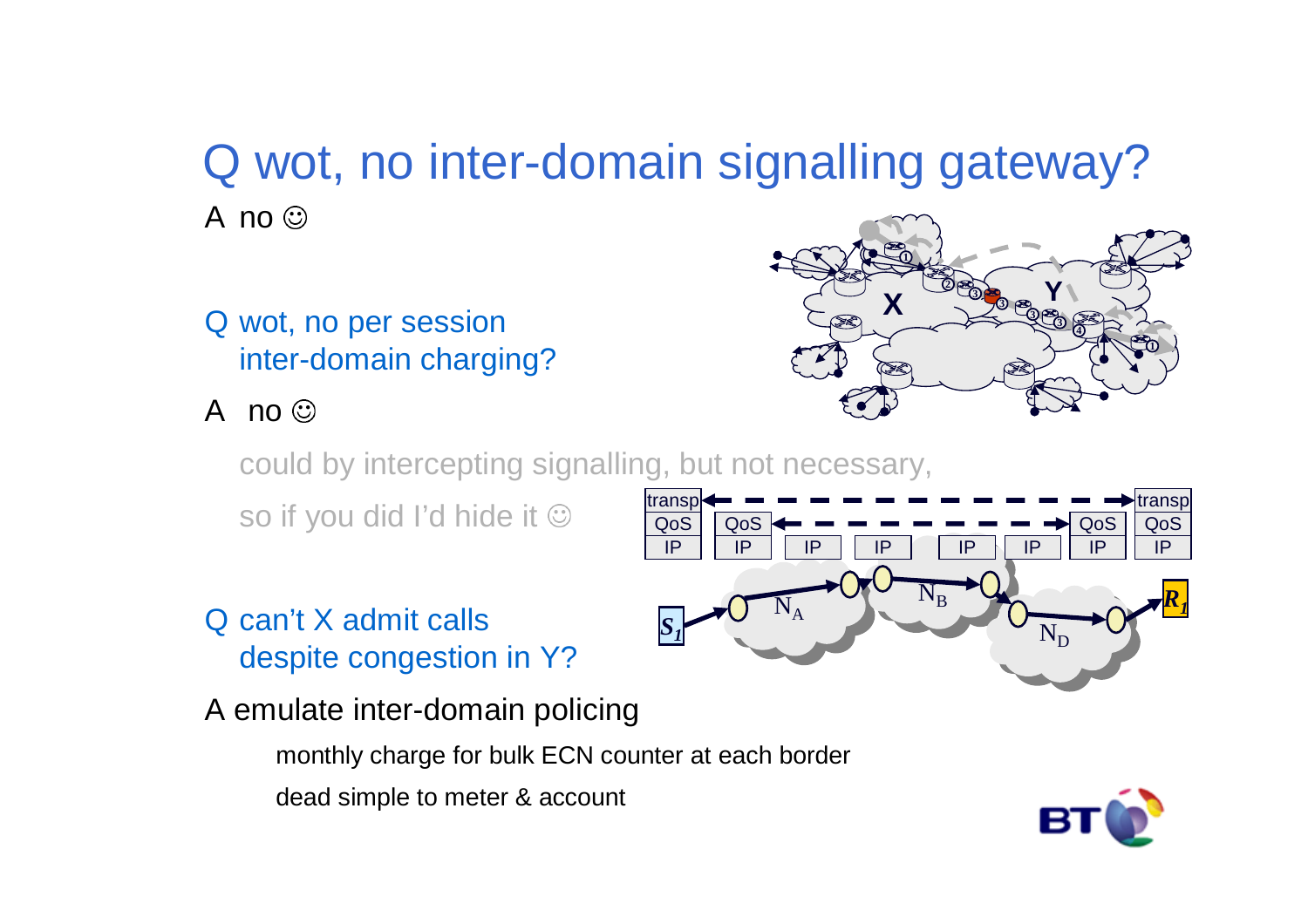#### summary

- $\bullet$ it works
- it's simple
- it's cheap
- $\bullet$ it's robust
- it's secure
- it's deployable
- what else do you want?

#### status

- two implementations (2000-4)
	- FreeBSD & Linux
- $\bullet$ extensive simulation
- •full design documentation
- •looking for vendor take-up

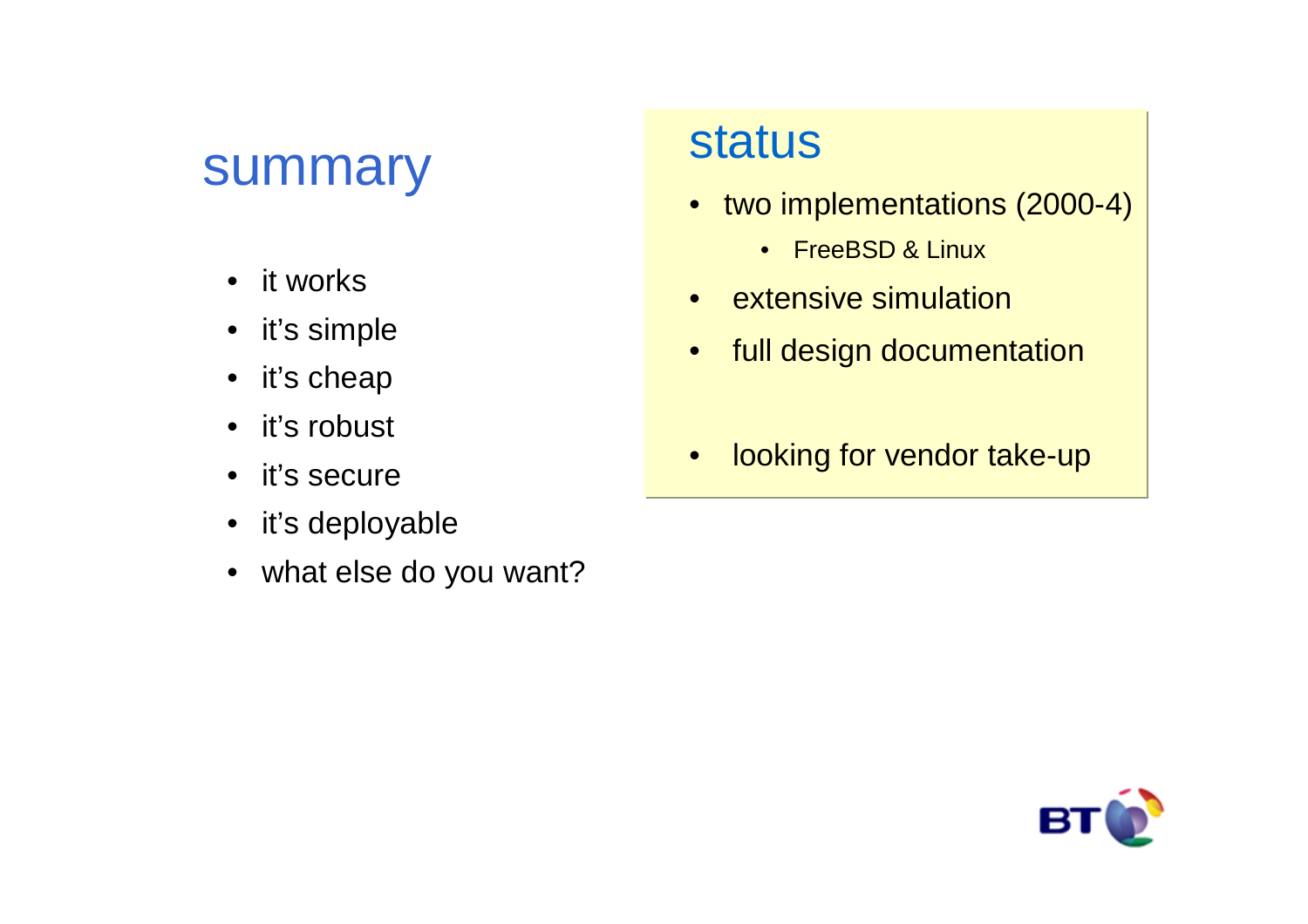## Guaranteed QoS Synthesiser(GQS)

spare slides

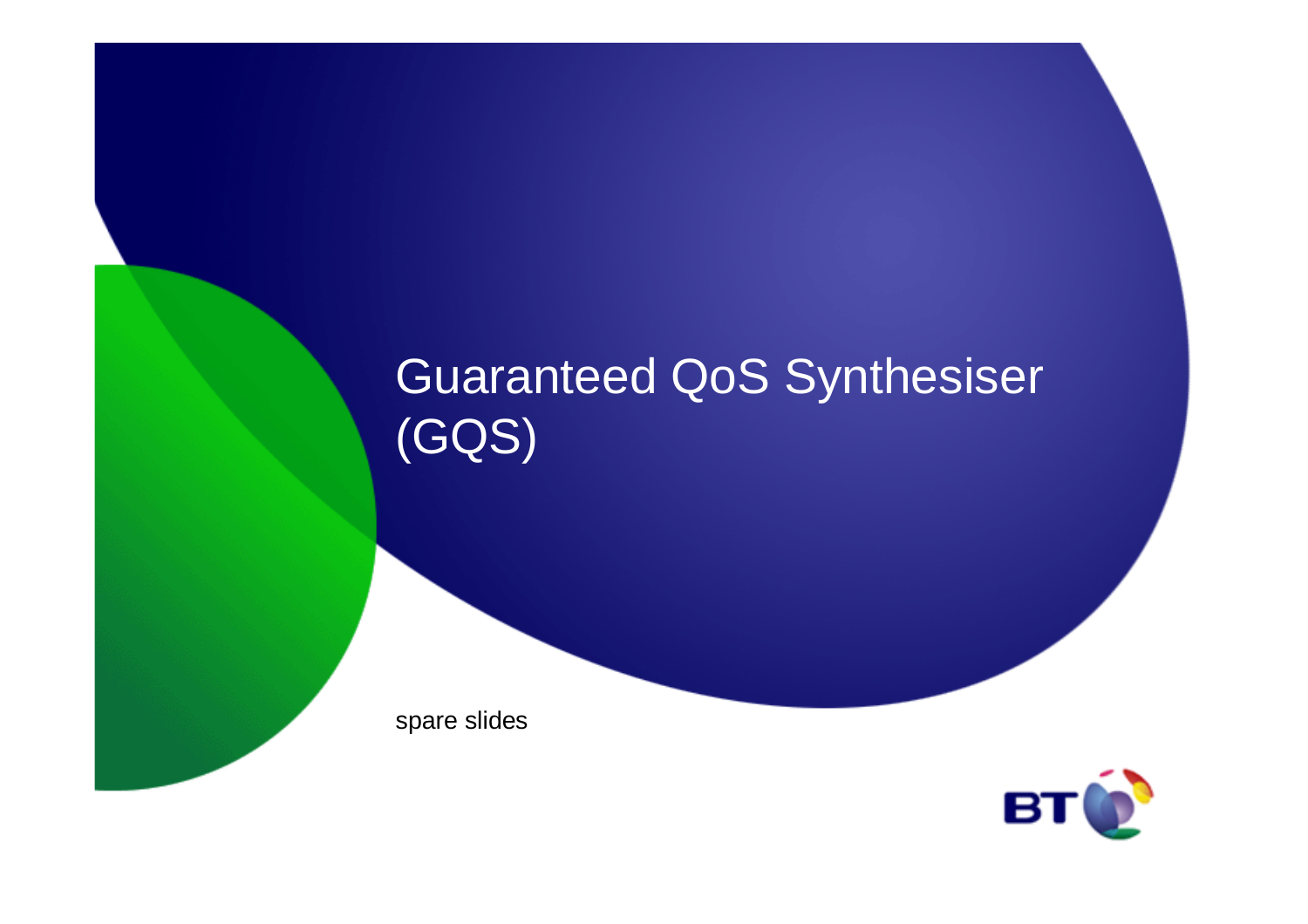# no time for…

- probing when no active flows between gateway pair
- robustness during re-routes
- ECN mechanisms for incentives
	- $\bullet$   $\,$  ingress setting of ECT(0) & ECT(1)  $\,$
- VBR
- preventing starvation
- policy-based admission control